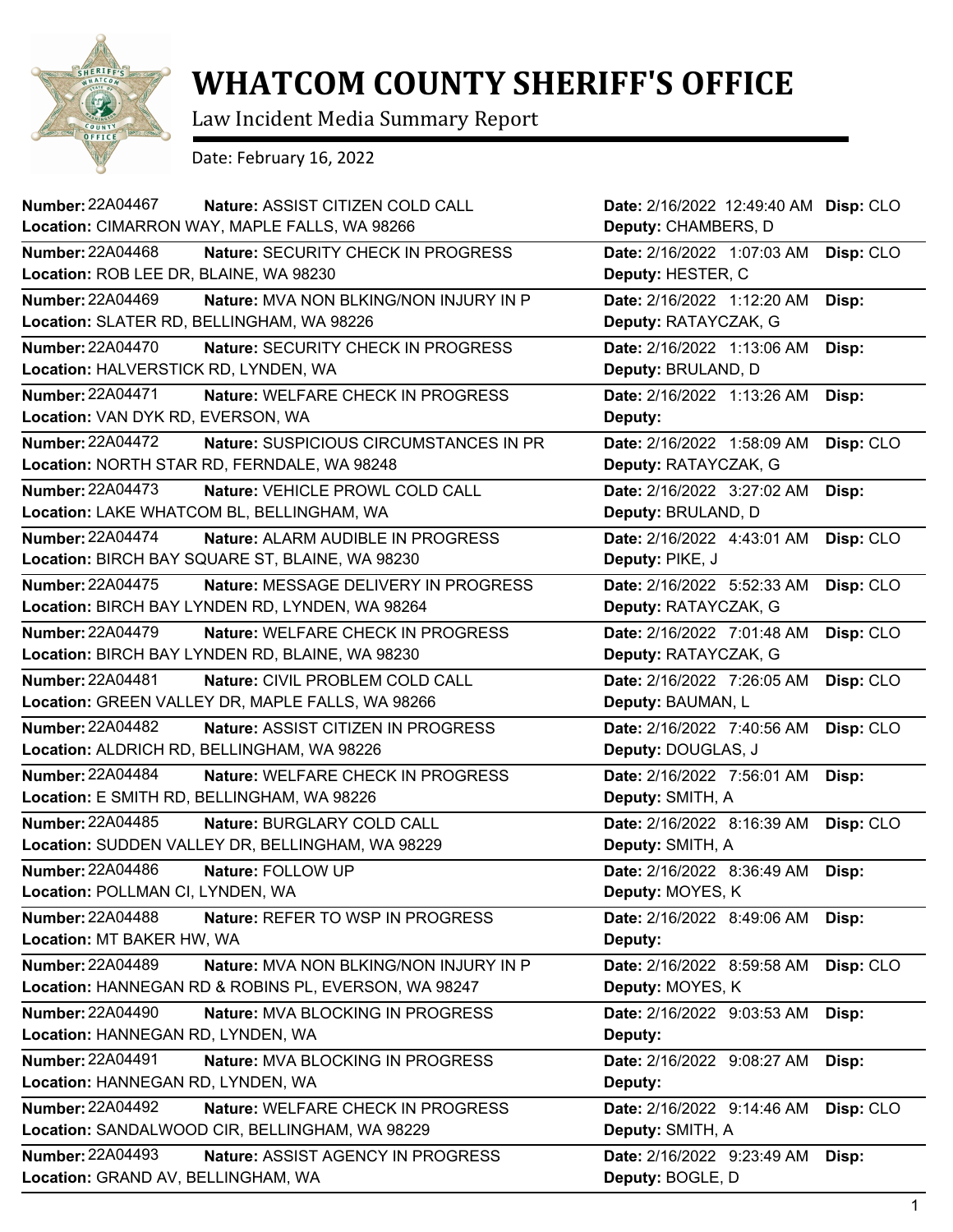| <b>Number: 22A04494</b><br>Nature: VEHICLE PROWL COLD CALL                     | Date: 2/16/2022 9:41:58 AM Disp: CLO    |
|--------------------------------------------------------------------------------|-----------------------------------------|
| Location: GLEN COVE LN, BELLINGHAM, WA 98229                                   | Deputy: SMITH, A                        |
| <b>Number: 22A04495</b><br>Nature: VEHICLE RECOVERY IN PROGRESS                | Date: 2/16/2022 9:46:43 AM<br>Disp: ACT |
| Location: MARINE DR, BELLINGHAM, WA 98225                                      | Deputy: DOUGLAS, J                      |
| <b>Number: 22A04497</b><br>Nature: HARASSMENT COLD CALL                        | Date: 2/16/2022 10:21:54 AM Disp: CLO   |
| Location: HIGHLAND DR, BELLINGHAM, WA 98225                                    | Deputy: JONES, D                        |
| <b>Number: 22A04498</b><br>Nature: CUSTODIAL INTERFERENCE COLD CA              | Date: 2/16/2022 10:37:33 AM Disp:       |
| Location: GILMORE RD, EVERSON, WA                                              | Deputy: BAUMAN, L                       |
| <b>Number: 22A04499</b><br>Nature: FOLLOW UP                                   | Date: 2/16/2022 10:56:29 AM Disp:       |
| Location: MARINE DR, BELLINGHAM, WA                                            | Deputy: HARRIS, S                       |
| <b>Number: 22A04500</b><br>Nature: THEFT COLD CALL                             | Date: 2/16/2022 11:02:32 AM Disp: CLO   |
| Location: E 69TH VIS, LYNDEN, WA 98264                                         | Deputy: BAUMAN, L                       |
| Number: 22A04501<br>Nature: DOMESTIC PHYSICAL IN PROGRESS                      | Date: 2/16/2022 11:04:05 AM Disp: CAA   |
| Location: BIRCH BAY LYNDEN RD, LYNDEN, WA 98264                                | Deputy: JONES, D                        |
| Arrested: HUGHES, ADAM M.<br>Age: 39                                           |                                         |
| <b>Offenses: Violation Court Order DV</b>                                      |                                         |
| <b>Number: 22A04503</b><br>Nature: BURGLARY COLD CALL                          | Date: 2/16/2022 11:07:12 AM Disp:       |
| Location: MT BAKER HW, DEMING, WA                                              | Deputy: BAUMAN, L                       |
| <b>Number: 22A04504</b><br>Nature: BURGLARY COLD CALL                          | Date: 2/16/2022 11:11:52 AM Disp:       |
| Location: PHEASANT DR, BLAINE, WA                                              | Deputy:                                 |
| <b>Number: 22A04505</b><br><b>Nature: WELFARE CHECK IN PROGRESS</b>            | Date: 2/16/2022 11:20:28 AM Disp: CLO   |
| Location: GUIDE MERIDIAN, BELLINGHAM, WA 98226                                 | Deputy: SMITH, A                        |
| Number: 22A04506<br>Nature: LITTERING IN PROGRESS                              | Date: 2/16/2022 11:55:55 AM Disp:       |
| Location: FERNDALE RD & RAYHORST RD, FERNDALE, WA                              | Deputy: HARRIS, S                       |
| <b>Number: 22A04508</b><br>Nature: MVA NON BLKING/NON INJURY IN P              | Date: 2/16/2022 12:21:14 PM Disp: CLO   |
| Location: SUNRISE RD, CUSTER, WA 98240                                         | Deputy: MOYES, K                        |
| <b>Number: 22A04509</b><br>Nature: FOLLOW UP                                   | Date: 2/16/2022 12:33:06 PM Disp:       |
| Location: MAIN ST, FERNDALE, WA                                                | Deputy:                                 |
| <b>Number: 22A04511</b><br>Nature: ALARM AUDIBLE IN PROGRESS                   | Date: 2/16/2022 12:40:19 PM Disp:       |
| Location: W SMITH RD, BELLINGHAM, WA                                           | Deputy:                                 |
| <b>Number: 22A04512</b><br>Nature: VEHICLE THEFT IN PROGRESS                   | Date: 2/16/2022 12:41:43 PM Disp: CAA   |
| Location: MARINE DR, BELLINGHAM, WA 98225                                      | Deputy: DOUGLAS, J                      |
| Arrested: LANE, ZACHARY J.<br>Age: 26                                          |                                         |
| Offenses: Theft, Of A Vehicle                                                  |                                         |
| Number: 22A04513<br>Nature: HANGUP (911) IN PROGRESS                           | Date: 2/16/2022 12:54:00 PM Disp:       |
| Location: W LAUREL RD, BELLINGHAM, WA                                          | Deputy:                                 |
| Number: 22A04515<br>Nature: FOLLOW UP<br>Location: WASHINGTON ST, FERNDALE, WA | Date: 2/16/2022 1:23:52 PM<br>Disp:     |
|                                                                                | Deputy:                                 |
| Number: 22A04516<br><b>Nature: WATCH FOR IN PROGRESS</b>                       | Date: 2/16/2022 1:23:13 PM<br>Disp:     |
| Location: S NUGENT RD, LUMMI ISLAND, WA                                        | Deputy:                                 |
| <b>Number: 22A04517</b><br>Nature: ASSIST AGENCY COLD CALL                     | Date: 2/16/2022 1:36:43 PM<br>Disp:     |
| Location: TRAPLINE RD, EVERSON, WA                                             | Deputy: GATES, K                        |
| Number: 22A04518<br>Nature: ASSIST CITIZEN COLD CALL                           | Date: 2/16/2022 1:37:31 PM<br>Disp:     |
| Location: GRAND AV, BELLINGHAM, WA                                             | Deputy: GATES, K                        |
| Number: 22A04519<br>Nature: FOLLOW UP                                          | Date: 2/16/2022 1:39:13 PM<br>Disp:     |
| Location: SHANNON AV, FERNDALE, WA                                             | Deputy:                                 |
| <b>Number: 22A04520</b><br>Nature: FOLLOW UP                                   | Disp: CLO<br>Date: 2/16/2022 1:48:22 PM |
| Location: GUIDE MERIDIAN, LYNDEN, WA 98264                                     | Deputy: STAFFORD, M                     |
| Number: 22A04523<br>Nature: IMPOUND PRIVATE IN PROGRESS                        | Date: 2/16/2022 2:07:13 PM<br>Disp:     |
| Location: SANTA FE TR, MAPLE FALLS, WA                                         | Deputy:                                 |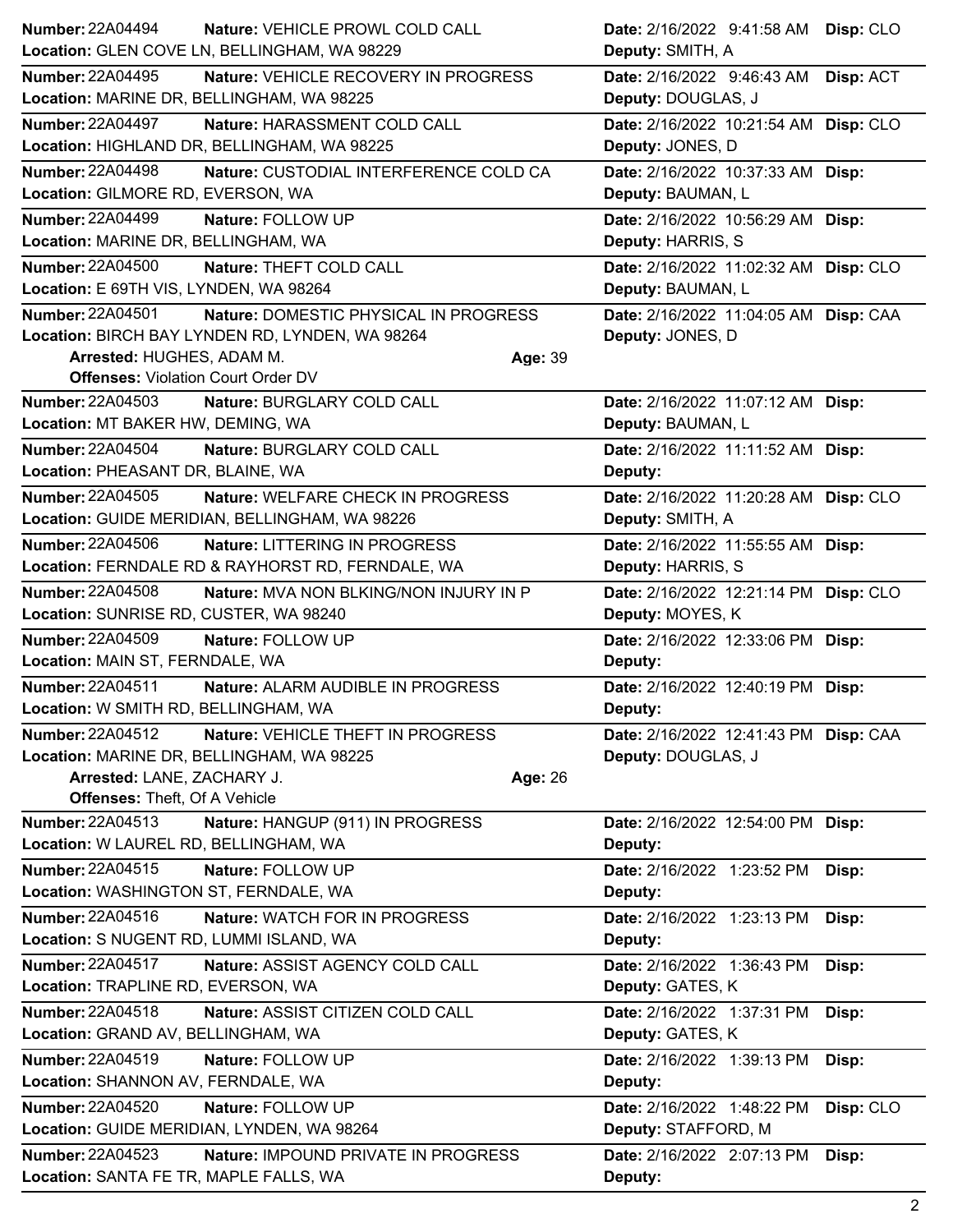| <b>Number: 22A04524</b><br>Nature: IMPOUND PRIVATE IN PROGRESS    | Date: 2/16/2022 2:08:15 PM Disp:        |
|-------------------------------------------------------------------|-----------------------------------------|
| Location: EAST ST, BLAINE, WA                                     | Deputy:                                 |
| <b>Number: 22A04525</b><br>Nature: FOLLOW UP                      | Date: 2/16/2022 2:16:17 PM<br>Disp:     |
| Location: EDSON ST, LYNDEN, WA                                    | Deputy:                                 |
| <b>Number: 22A04526</b><br>Nature: NEIGHBORHOOD DISPUTE COLD CALL | Date: 2/16/2022 2:24:16 PM<br>Disp: INF |
| Location: MT BAKER HWY, DEMING, WA 98244                          | Deputy: STAFFORD, M                     |
| <b>Number: 22A04527</b><br>Nature: VEHICLE PROWL IN PROGRESS      | Date: 2/16/2022 2:24:41 PM<br>Disp:     |
| Location: MITCHELL WA, BELLINGHAM, WA                             | Deputy: WRIGHT, M                       |
| Number: 22A04528<br>Nature: FOLLOW UP                             | Date: 2/16/2022 2:40:14 PM<br>Disp:     |
| Location: VAN BUREN RD, LYNDEN, WA                                | Deputy:                                 |
| Number: 22A04529<br>Nature: PARKING PROBLEM IN PROGRESS           | Date: 2/16/2022 2:44:44 PM<br>Disp:     |
| Location: LAKE WHATCOM BL, BELLINGHAM, WA                         | Deputy: MOYES, K                        |
| <b>Number: 22A04530</b><br>Nature: FOLLOW UP                      | Date: 2/16/2022 2:51:28 PM<br>Disp:     |
| Location:                                                         | Deputy: ALLGIRE, J                      |
| <b>Number: 22A04531</b><br><b>Nature: HIT AND RUN IN PROGRESS</b> | Date: 2/16/2022 2:57:39 PM<br>Disp:     |
| Location: N LAKE SAMISH DR, BELLINGHAM, WA 98229                  | Deputy: WILSON, J                       |
| <b>Number: 22A04532</b><br>Nature: SUSPICIOUS PERSON IN PROGRESS  | Date: 2/16/2022 3:09:24 PM<br>Disp: CLO |
| Location: MARINE DR & OLD MARINE DR, BELLINGHAM, WA 98225         | Deputy: WRIGHT, M                       |
| Number: 22A04534<br>Nature: WELFARE CHECK IN PROGRESS             | Date: 2/16/2022 3:35:10 PM<br>Disp:     |
| Location:                                                         | Deputy:                                 |
| <b>Number: 22A04535</b><br>Nature: WELFARE CHECK IN PROGRESS      | Date: 2/16/2022 3:46:51 PM<br>Disp:     |
| Location: CEDAR HILLS CT, BELLINGHAM, WA                          | Deputy:                                 |
| Number: 22A04536<br>Nature: RUNAWAY COLD CALL                     | Date: 2/16/2022 4:08:41 PM<br>Disp: CLO |
| Location: GREEN VALLEY DR, MAPLE FALLS, WA 98266                  | Deputy: STAFFORD, M                     |
| <b>Number: 22A04538</b><br>Nature: PROPERTY FOUND IN PROGRESS     | Date: 2/16/2022 4:41:13 PM<br>Disp: CLO |
| Location: OLD GUIDE RD, BELLINGHAM, WA 98226                      | Deputy: WRIGHT, M                       |
| Number: 22A04539<br>Nature: REFER TO WSP IN PROGRESS              | Date: 2/16/2022 5:22:54 PM<br>Disp:     |
| Location: MT BAKER HW & SMITH RD, WA                              | Deputy:                                 |
| <b>Number: 22A04540</b><br>Nature: SERVE PAPERS IN PROGRESS       | Date: 2/16/2022 5:40:01 PM Disp: CLO    |
| Location: MARALEE LN, BELLINGHAM, WA 98226                        | Deputy: WRIGHT, M                       |
| <b>Number: 22A04541</b><br>Nature: WATCH FOR IN PROGRESS          | Date: 2/16/2022 5:44:00 PM<br>Disp: CLO |
| Location: BAY RD, FERNDALE, WA 98248                              | Deputy: HAGGITH, J                      |
| Number: 22A04542<br>Nature: SERVE PAPERS IN PROGRESS              | Disp: CLO<br>Date: 2/16/2022 5:46:59 PM |
| Location: NORTHWEST AVE, BELLINGHAM, WA 98226                     | Deputy: WRIGHT, M                       |
| Number: 22A04545<br>Nature: SUSPICIOUS PERSON IN PROGRESS         | Date: 2/16/2022 6:29:43 PM<br>Disp: CLO |
| Location: GRAND VIEW LN, BELLINGHAM, WA 98229                     | Deputy: WILSON, J                       |
| <b>Number: 22A04546</b><br>Nature: SEX OFFENDER REGISTRATION      | Date: 2/16/2022 6:41:32 PM<br>Disp: CLO |
| Location: BROWN RD, FERNDALE, WA 98248                            | Deputy: HAGGITH, J                      |
| Number: 22A04547<br>Nature: NEIGHBORHOOD DISPUTE IN PROGRE        | Date: 2/16/2022 6:40:33 PM<br>Disp: CLO |
| Location: LINDSAY RD, EVERSON, WA 98247                           | Deputy: STAFFORD, M                     |
| Number: 22A04549<br>Nature: SEX OFFENDER REGISTRATION             | Date: 2/16/2022 7:05:50 PM<br>Disp: CLO |
| Location: ZELL RD, CUSTER, WA 98240                               | Deputy: HAGGITH, J                      |
| Number: 22A04550<br>Nature: FOLLOW UP                             | Disp: CLO<br>Date: 2/16/2022 7:21:42 PM |
| Location: COUNTRY LN & HOFF RD, BELLINGHAM, WA 98225              | Deputy: WRIGHT, M                       |
| <b>Number: 22A04551</b><br>Nature: WATCH FOR COLD CALL            | Date: 2/16/2022 7:19:18 PM<br>Disp: CLO |
| Location: LAKE WHATCOM BLVD, BELLINGHAM, WA 98229                 | Deputy: WILSON, J                       |
| <b>Number: 22A04552</b><br>Nature: SEX OFFENDER REGISTRATION      | Date: 2/16/2022 7:33:23 PM<br>Disp: CLO |
| Location: LUMMI SHORE DR, BELLINGHAM, WA 98226                    | Deputy: WRIGHT, M                       |